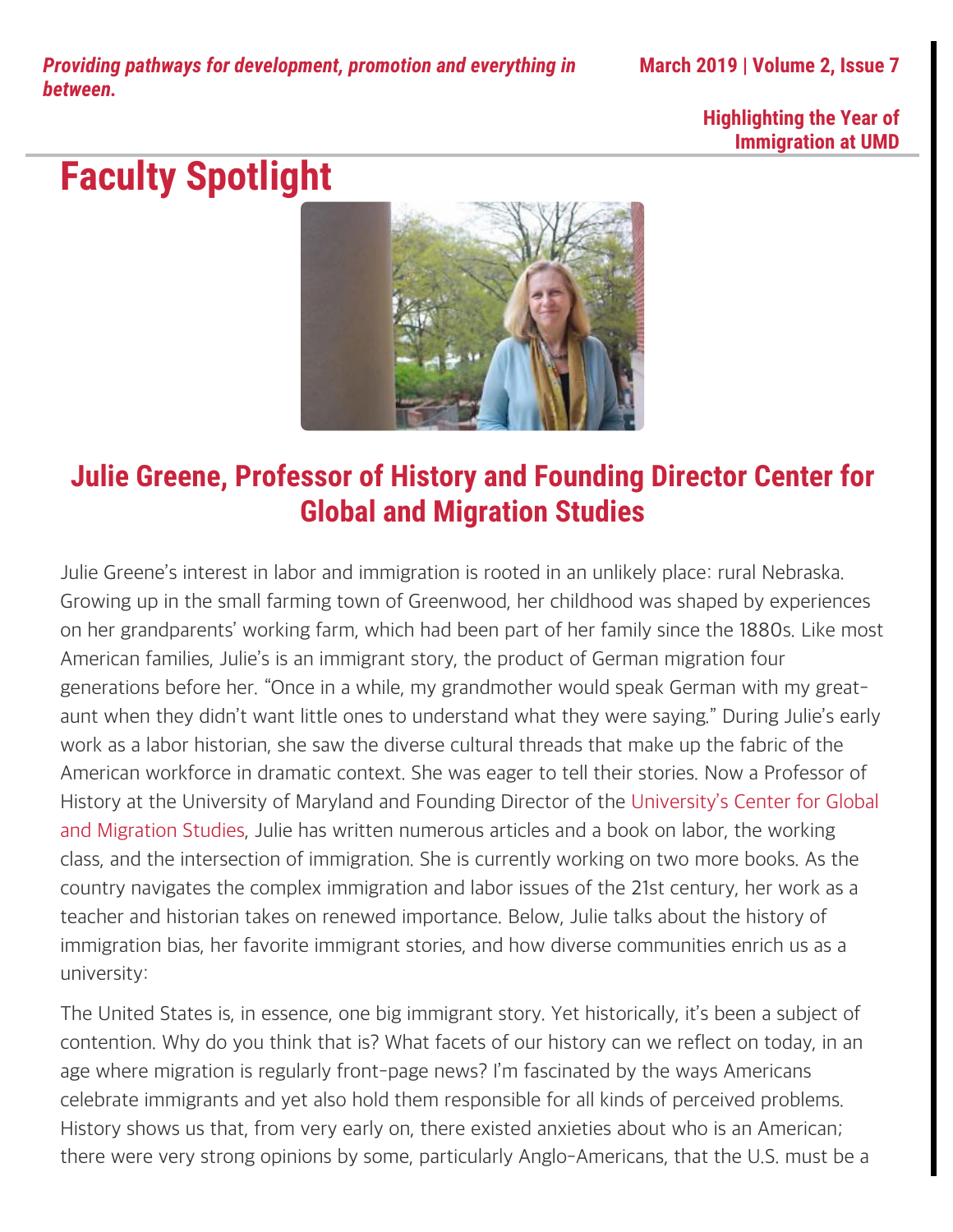white, Anglo nation. Thus, U.S. national identity became bound up with notions of race and ethnicity. One of the first actions of Congress in 1790 was to limit which immigrants could become citizens: only "free, white, persons." After the Civil War this was changed to allow the naturalization of people of African descent, but some groups—e.g., Asians—could not become citizens until 1943! Historians observe that those immigrants who seem the most 'different' from the white, Protestant norm typically face the most hostility or xenophobia. And that xenophobia becomes more severe when native-born Americans feel threatened by social or economic transformations. So today, when people say only those who will "assimilate" should be allowed to enter the country, this is actually a racial and ethnic conversation with echoes going back centuries.

You are currently working on a book that follows the journey of a handful of Caribbean workers who helped build the Panama Canal, based off actual memoirs. You have written about canal workers before—was there anything you learned from these memoirs that surprised you? This project has involved finding novel ways to bring the lives of ordinary Caribbean workers to life. I have about 110 brief memoirs by the workers, and then I tracked down several dozen of them in the personnel records of the U.S. government. This allows me to explore how diverse archives capture different aspects of life. One of the surprises involved a man who lost his leg while working on the canal due to a railroad accident. Such tragedies were common in the Canal Zone. This man wrote movingly in his memoir about the sad experience, and I assumed he had to quit work at this point to return home. Yet I learned from the personnel records that the U.S. government found work he could do despite his disability and fitted him with an artificial leg. He worked another forty years or so and helped keep the canal running all those years.

You are a leading expert on the history of labor and immigration. What immigration story is most intriguing to you and why? It's hard to list just one! I often use the story of prominent immigrant families to bring history to life for my students. We might explore for example the family of Bridget Kennedy, an impoverished Irish immigrant whose son rose to modest fortune after buying his first saloon, and whose great-grandson became the 35th President of the United States. Another favorite is the story of Wong Kim Ark, the man whose Supreme Court case upheld birthright citizenship for people of any ethnic or racial group. When Wong Kim Ark went to court to demand that he, too, should benefit from the 14th Amendment, he changed U.S. history forever.

You recently spoke at a faculty forum about immigration and touched upon issues and policies that might affect the university community in the future. What sort of things concern you that might not be on the top-of-mind here on campus? The thriving immigrant communities on and around our campus—from Latin America, especially El Salvador, but increasingly from across Africa and Asia as well—enrich the University of Maryland in so many ways. I'd love to see more attention to that. The Year of Immigration has brought much needed attention to those contributions. I hope our campus can find new and even better ways to connect with and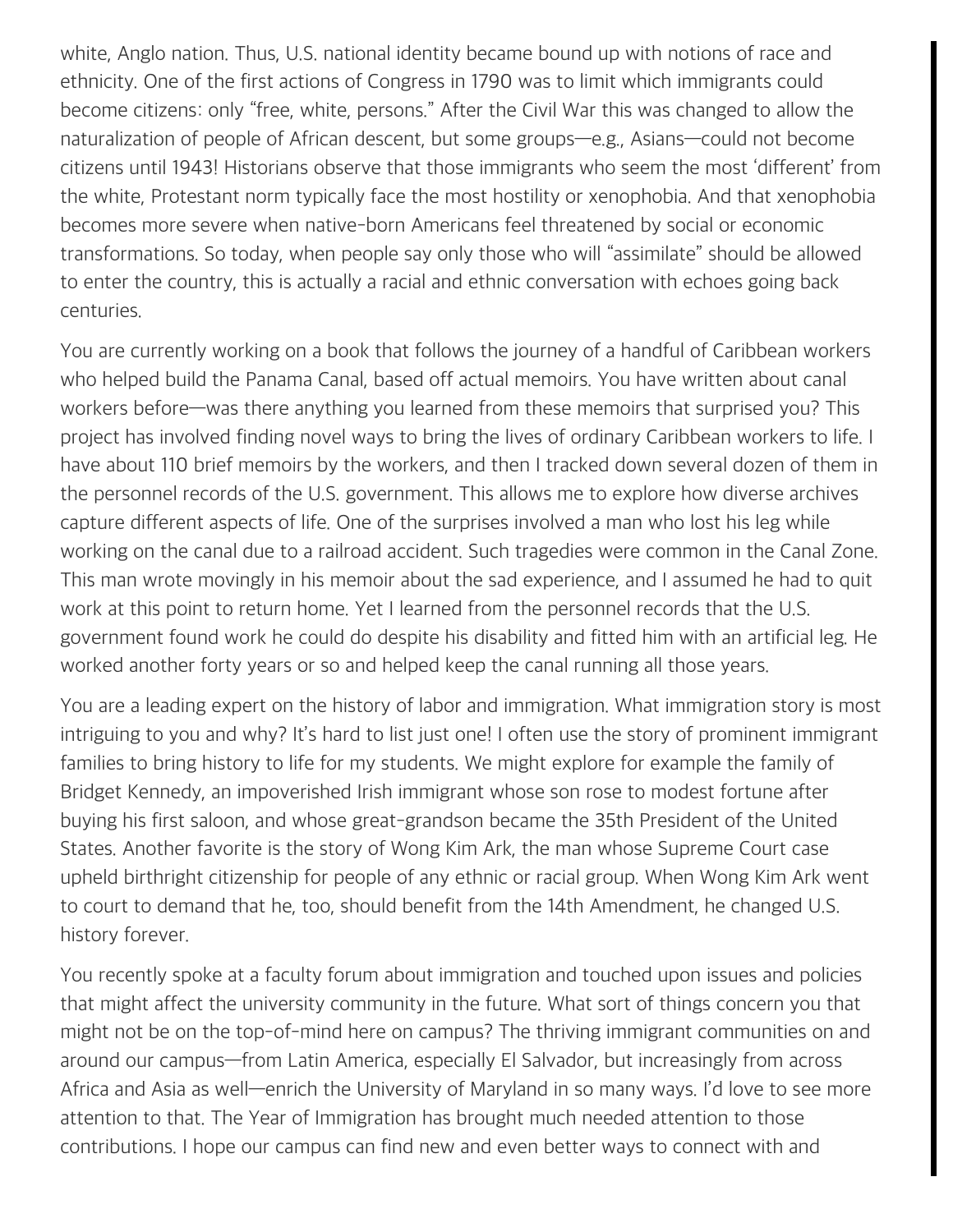support the immigrant communities around us, particularly now when uncertainty about the future of DACA and TPS are creating great anxiety.

You are the director of the [University's Center for Global and Migration Studies](http://www.globalmigration.umd.edu/), which you cofounded in 2011. What was the impetus for creating the center? How do you hope the center impacts the University? To be honest, the idea for the Center came from my colleague and Co-Director Ira Berlin. He said to me one day, "Don't you think the biggest challenge the U.S. will face in the next decades is immigration?" I agreed, and so we began building the Center with tremendous support from the university administration, particularly the Provost, the Vice President for Research, and Deans of the Colleges of Arts and Humanities and Behavioral and Social Sciences. We work to build more and better understanding of immigration and global migration through research, teaching, and community outreach. The Center has made the University of Maryland into a renowned global leader on the experience of immigration and the socio-political challenges it generates.

What do you enjoy most about teaching? Teaching immigration history is exciting because one way or another the issue affects every student personally. My course begins by exploring how Native Americans confronted the early influx of migrants. As the course moves through history, we cover everything from forced migration of Africans, to English, Germans, and Irish, then Italian and Jewish migrations, and up to the present day when Mexican, El Salvadoran, Vietnamese, or Ethiopian immigrants take center stage. It profoundly changes how students think about immigration as they encounter their own family's place in the vast pageant.

What's an interesting fact not many people know about you? At the age of 22 I hopped a freight train across the Midwest.

When you're not on campus, how do you like to spend your time? I enjoy playing piano (Chopin nocturnes rule), hiking, and reading novels.

Article by Maggie Haslam

## **Awards| Recognition| Leardership Development**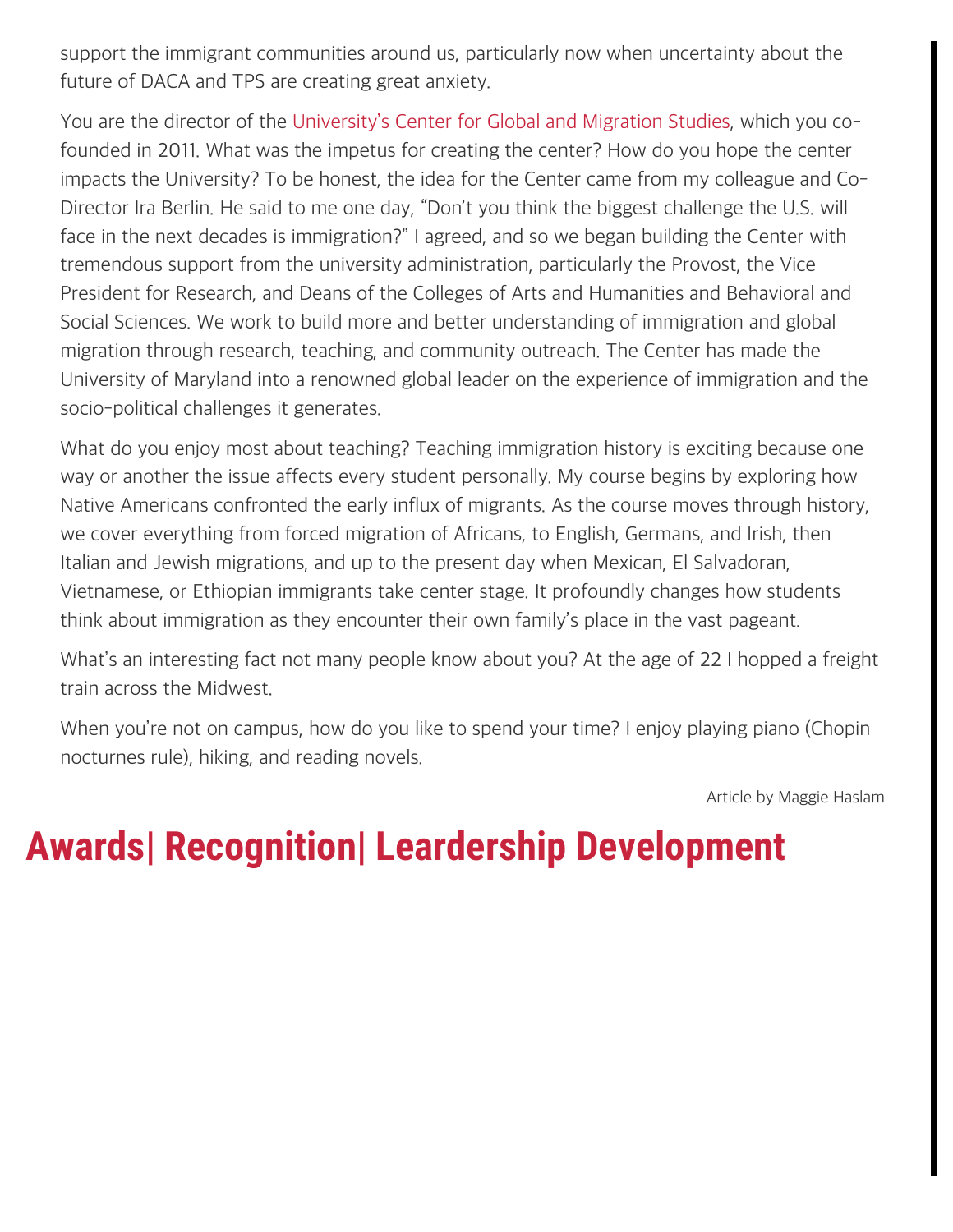

**Congratulations to the 2019-2020 Distinguished Scholar-Teachers!** During the fall semester, each DST will present a public lecture on their faculty career and scholarly interests. Presentation dates will be posted by late summer.





Big Ten Academic Alliance Leadership Development Programs

We are now accepting nominations for the 2019-2020 Big Ten Academic Alliance [Academic Leadership Program](http://www.btaa.org/leadership/alp/introduction) & [Department](http://www.btaa.org/leadership/deo/introduction) [Executive Officers](http://www.btaa.org/leadership/deo/introduction) program. Submit a nomination for the [ALP](https://go.umd.edu/big10alp) or [DEO](https://go.umd.edu/big10deo). For additional details, click [here.](https://www.btaa.org/leadership)

#### Faculty and Staff Accolades

Congratulations to UMD faculty and staff members who are being recognized for their research, performance, service and creativity. [Read on](https://today.umd.edu/articles/faculty-and-staff-accolades-0-985b7808-1dfd-4172-b735-f04aa75eb67d) for some of the awards and honors earned this semester.

Courtesy of Maryland Today.

### **Faculty Development**

Faculty Forum: Immigration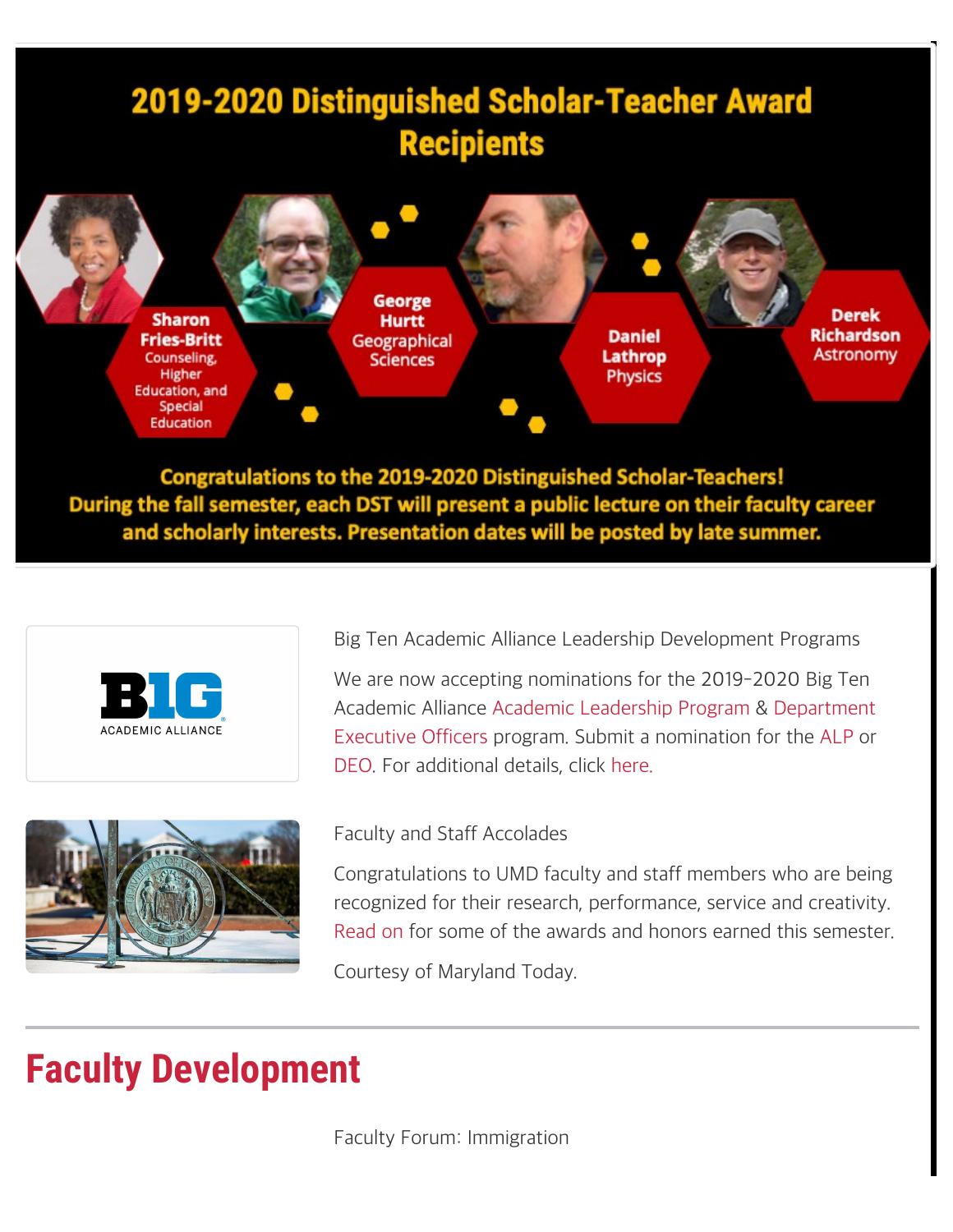

On February 25, participants engaged in a lively and informative discussion focused on issues surrounding immigration, and the intersection of research with faculty members [Sharada](https://www.english.umd.edu/profiles/sbalachandran-orihuela) [Balachandran Orihuela](https://www.english.umd.edu/profiles/sbalachandran-orihuela), English and [Julie Greene](http://history.umd.edu/users/jmg), History, and Associate Vice President, Office of International Affairs, [Ross Lewin](https://globalmaryland.umd.edu/offices/office-international-affairs/oia-staff).



Plagiarize-Proof Your Writing Assignments

Plagiarism may flag instances of knowledge gaps or poor writing skills rather than malicious intent. In order to avoid academic conduct hearings involving your students, consider how the design of writing assignments can detect writing issues... [Read more](https://www.facultyfocus.com/articles/teaching-and-learning/plagiarize-proof-writing-assignments/) from Faculty Focus.



### We want to hear from you!

If there were a faculty tour at the [Phillips](https://www.phillipscollection.org/about/umd), would you attend? [Take](https://umdsurvey.umd.edu/jfe/form/SV_8e8U1IgCCxMLW85) [our brief survey](https://umdsurvey.umd.edu/jfe/form/SV_8e8U1IgCCxMLW85) to let us know. Responses are anonymous. Last month's survey results indicated that future newsletters should include details on initiatives and events happening in colleges and schools.

# **UMD EMERITUS/EMERITA ASSOCIATION (UMEEA)**



Insights into the Dynamics of Aging

On February 26, emeritus/emerita faculty members gathered for a discussion of new insights into the aging process. The event featured research projects by [Samira Anderson](https://hesp.umd.edu/facultyprofile/anderson/samira?qt-faculty_profile2=2), Hearing & Speech Sciences; [Amanda Lazar](https://ischool.umd.edu/faculty-staff/amanda-lazar), College of Information Studies; and [J.](https://sph.umd.edu/people/j-carson-smith) [Carson Smith](https://sph.umd.edu/people/j-carson-smith), Kinesiology.

## **Diversity & Inclusion**

Answering the Call